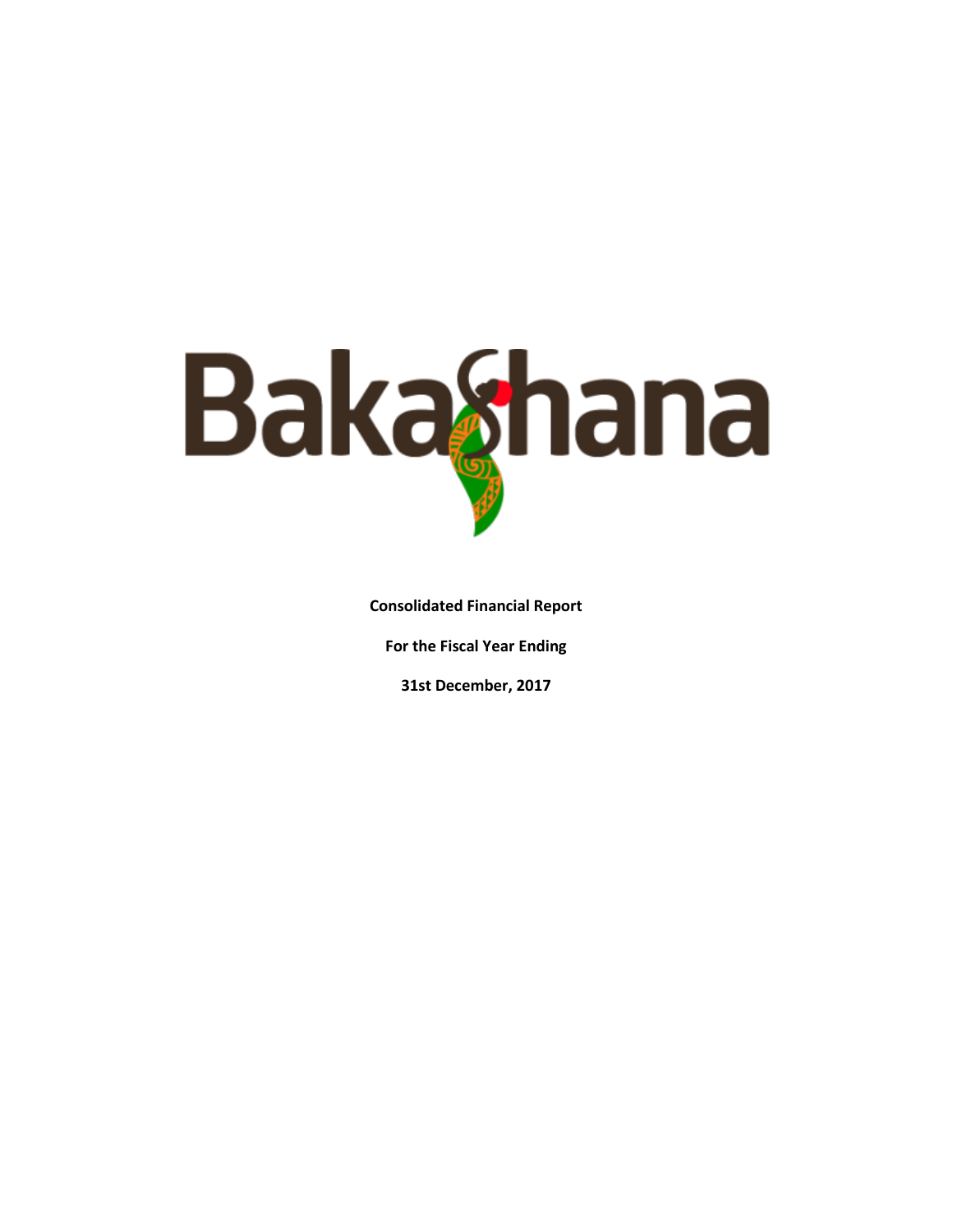

## **Consolidated Statement of Financial Position 2017**

**Accrual Basis**

|                                             | <b>Year Ended 12/31/17</b> |
|---------------------------------------------|----------------------------|
| <b>ASSETS</b>                               |                            |
| <b>Current Assets</b>                       |                            |
| <b>Checking/Savings</b>                     |                            |
| 900 · Foreign Cash                          |                            |
| 910 · Barclays                              |                            |
| 911 · Barclays Temp Rest                    | \$<br>1,011.73             |
| Total 910 · Barclays                        | \$<br>1,011.73             |
| 920 · ZMK Petty Cash                        |                            |
| 921 · J+C Cash                              | \$<br>(246.35)             |
| 922 - Ceciliah's Cash                       | \$<br>641.08               |
| Total 920 · ZMK Petty Cash                  | \$<br>394.73               |
| Total 900 · Foreign Cash                    | \$<br>1,406.46             |
| $1000 \cdot$ Cash                           |                            |
| 1010 Cash in bank - operating accnt         |                            |
| 1011 · Schwab                               |                            |
| 1011.1 · Schwab Temp Restricted             | \$<br>2,229.15             |
| 1011.2 · Schwab Unrestricted Funds          | \$<br>12,628.00            |
| Total 1011 · Schwab                         | \$<br>14,857.15            |
| 1012 · Paypal                               |                            |
| 1012.2 · Paypal Unrestricted Funds          | \$<br>10,814.22            |
| Total 1012 · Paypal                         | \$<br>10,814.22            |
| 1013 Dwolla                                 |                            |
| 1013.2 Dwolla Unrestricted                  | \$<br>4,915.31             |
| Total 1013 · Dwolla                         | \$<br>4,915.31             |
| Total 1010 · Cash in bank - operating accnt | \$<br>30,586.68            |
| Total 1000 · Cash                           | \$<br>30,586.68            |
| <b>Total Checking/Savings</b>               | \$<br>31,993.14            |
| <b>Accounts Receivable</b>                  |                            |
| 1200 Contributions Receivable               |                            |
| 1210 · Pledges receivable                   | \$<br>7,788.00             |
| Total 1200 · Contributions Receivable       | \$<br>7,788.00             |
| <b>Total Accounts Receivable</b>            | \$<br>7,788.00             |
| <b>Total Current Assets</b>                 | \$<br>39,781.14            |
| <b>TOTAL ASSETS</b>                         | \$39,781.14                |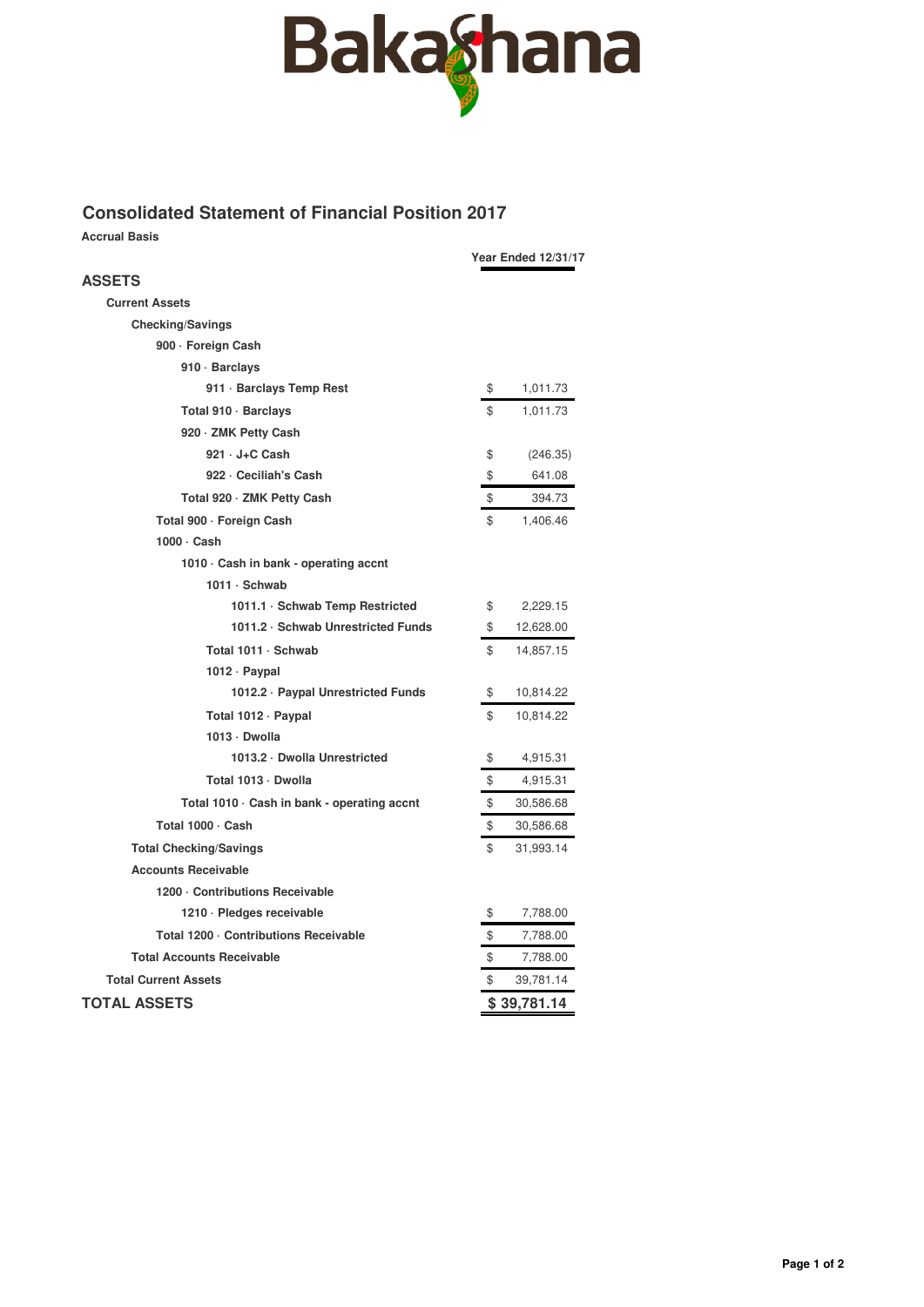

|                                             | <b>Year Ended 12/31/17</b> |
|---------------------------------------------|----------------------------|
| <b>LIABILITIES &amp; EQUITY</b>             |                            |
| Equity                                      |                            |
| 3000 Unrestricted net assets                |                            |
| 3009 Transfers to/from unrestricted         | \$<br>(7,788.00)           |
| 3000 · Unrestricted net assets - Other      | \$<br>29,130.64            |
| Total 3000 · Unrestricted net assets        | \$<br>21,342.64            |
| 3100 · Temporarily restrict net asset       |                            |
| 3110 · Use restricted net assets            | \$<br>10,828.88            |
| 3120 · Time restricted net assets           | \$<br>200.00               |
| Total 3100 · Temporarily restrict net asset | \$<br>11,028.88            |
| <b>Net Income</b>                           | \$<br>7,409.62             |
| <b>Total Equity</b>                         | \$<br>39,781.14            |
| TOTAL LIABILITIES & EQUITY                  | \$39,781.14                |
|                                             |                            |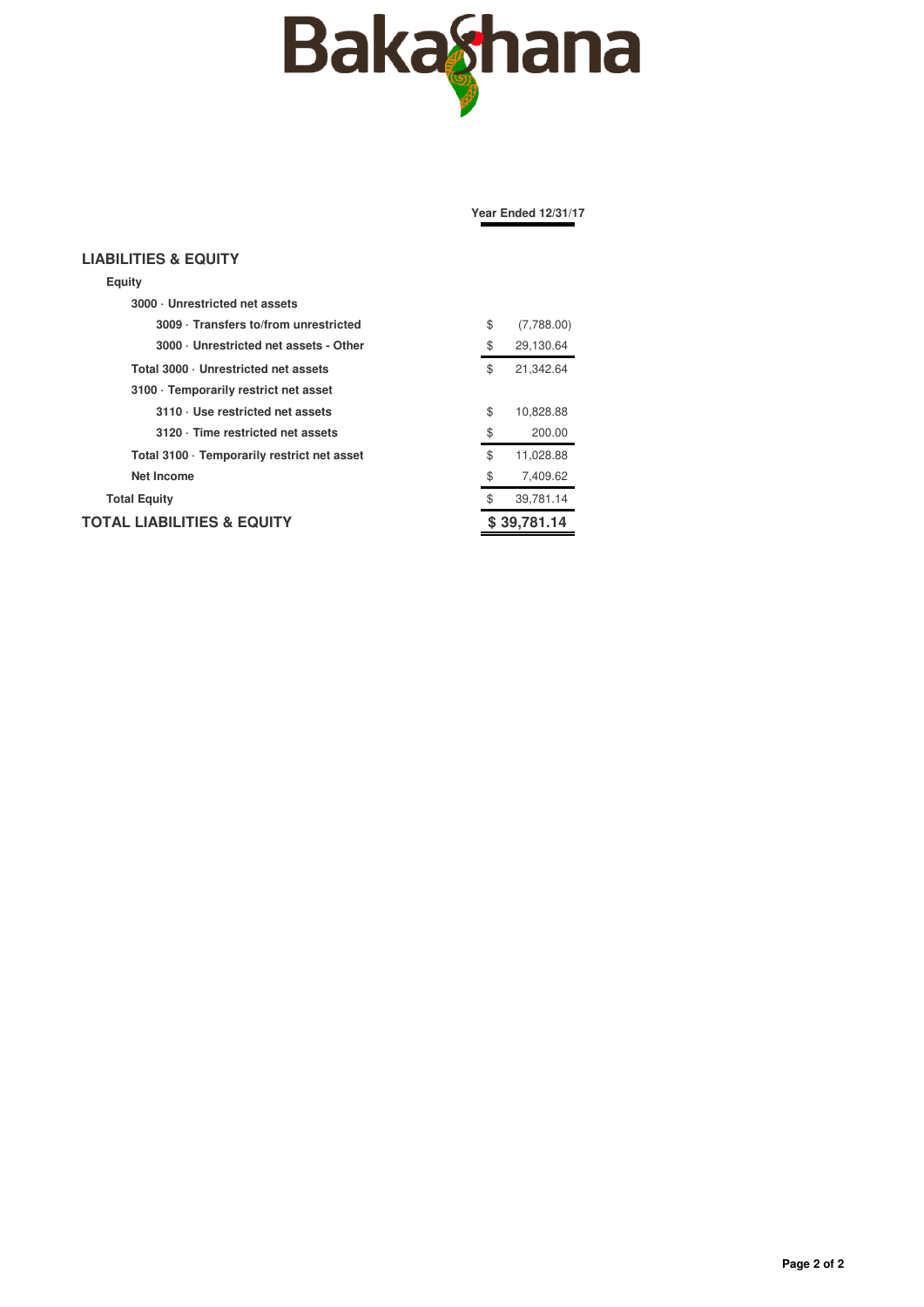## **Consolidated Statement of Financial Income and Expense 2017**

**Accrual Based Accounting**

|                                                             | Jan - Dec 17             |                                  |                        |              |                                                                     |
|-------------------------------------------------------------|--------------------------|----------------------------------|------------------------|--------------|---------------------------------------------------------------------|
|                                                             | Unrestricted             |                                  | <b>Temp Restricted</b> |              | Total                                                               |
| <b>Ordinary Income/Expense</b>                              |                          |                                  |                        |              |                                                                     |
| Income                                                      |                          |                                  |                        |              |                                                                     |
| <b>Revenues, Gains, and Support</b><br><b>Contributions</b> |                          |                                  |                        |              |                                                                     |
| <b>Corporate Contributions</b>                              | \$<br>$2,025.24$ \$      |                                  |                        | \$           | 2,025.24                                                            |
| <b>Private Contributions</b>                                |                          |                                  |                        |              |                                                                     |
| <b>Peace Corps</b>                                          | \$                       | \$                               | 1,473.27 \$            |              | 1,473.27                                                            |
| <b>Private Contributions - Other</b>                        | \$<br>16,093.66          | \$                               | 21,373.00              | \$           | 37,466.66                                                           |
| <b>Private Contributions</b>                                | \$<br>16,093.66          | \$                               | 22,846.27              | \$           | 38,939.93                                                           |
| <b>Contributions</b>                                        | \$<br>18,118.90          | \$                               | 22,846.27              | \$           | 40,965.17                                                           |
| <b>Grants</b>                                               |                          |                                  |                        |              |                                                                     |
| <b>MTV Grant</b>                                            | \$                       | \$                               | 12,450.00              | \$           | 12,450.00                                                           |
| <b>LUSH Grant</b>                                           | \$                       | \$                               | 13,923.79              | \$           | 13,923.79                                                           |
| <b>Total Grants</b>                                         | \$                       | \$                               | 26,373.79              | \$           | 26,373.79                                                           |
| <b>Interest Inc</b>                                         | \$<br>6.95               |                                  |                        | \$           | 6.95                                                                |
| <b>Rounding Adjustment</b>                                  | \$<br>(0.11)             |                                  |                        | \$           | (0.11)                                                              |
| <b>Total Revenues, Gains, and Support</b>                   | \$<br>18,125.74          | \$                               | 49,220.06              | $\mathbb{S}$ | 67,345.80                                                           |
| <b>Net Assets Released From Restriction</b>                 | \$<br>43,535.68          | \$                               | $(43,535.68)$ \$       |              |                                                                     |
| <b>Total Income</b>                                         | \$<br>61,661.42          | \$                               | 5,684.38               |              | \$67,345.80                                                         |
| <b>Grant Expense</b><br><b>LUSH Grant Expense</b>           | \$<br>8,929.22           | \$                               |                        | \$           | 8,929.22                                                            |
| <b>MTV Expense</b>                                          | \$<br>9,993.34           | \$                               | $\blacksquare$         | \$           | 9,993.34                                                            |
| <b>Solon Grant Expense</b>                                  | \$<br>443.07             | \$                               | ÷                      |              |                                                                     |
| <b>Total Grant Expense</b>                                  | \$                       |                                  |                        |              |                                                                     |
|                                                             |                          |                                  |                        | \$           |                                                                     |
| <b>Program Expense</b>                                      | 19,365.63                | \$                               | ۰                      |              | \$19,365.63                                                         |
| <b>Resource Center Services</b>                             |                          |                                  |                        |              |                                                                     |
| <b>Scholarship Program Services</b>                         | \$<br>9,177.21           | \$                               | ÷.                     | \$           | 9,177.21                                                            |
|                                                             | \$<br>19,198.08          | \$                               | $\blacksquare$         | \$           |                                                                     |
| <b>Supplementary Curriculum Servic</b>                      | \$<br>1,834.28           | \$                               | ÷,                     | \$           |                                                                     |
| <b>Cultural and Community Services</b>                      | \$<br>1,350.00           | \$                               | $\frac{1}{2}$          | \$           |                                                                     |
| <b>Artisanal Shop</b>                                       | \$<br>1,486.00           | \$                               |                        | \$           |                                                                     |
| <b>Total Program Expense</b>                                | \$<br>33,045.57          | $\overline{\boldsymbol{\theta}}$ |                        | \$           | 33,045.57                                                           |
| <b>Administrative Expense</b>                               |                          | \$<br>\$                         | ÷,                     | \$<br>\$     |                                                                     |
|                                                             | \$<br>585.55             | \$                               |                        |              | 585.55                                                              |
| <b>Bank Charges</b><br><b>Health Insurance</b>              | \$                       | \$                               |                        | \$<br>\$     | 4,477.56                                                            |
| <b>Taxes</b>                                                | \$<br>4,477.56<br>573.65 | - \$                             |                        | \$           | 573.65                                                              |
|                                                             | \$<br>1,675.67 \$        |                                  |                        | \$           | 1,675.67                                                            |
| Wages<br><b>Administrative Services - Other</b>             | \$<br>245.65             | -\$                              |                        | \$           | 245.65                                                              |
| <b>Total Administrative Expense</b>                         | \$<br>7,558.08           | \$                               |                        | \$           | 443.07<br>19,198.08<br>1,834.28<br>1,350.00<br>1,486.00<br>7,558.08 |